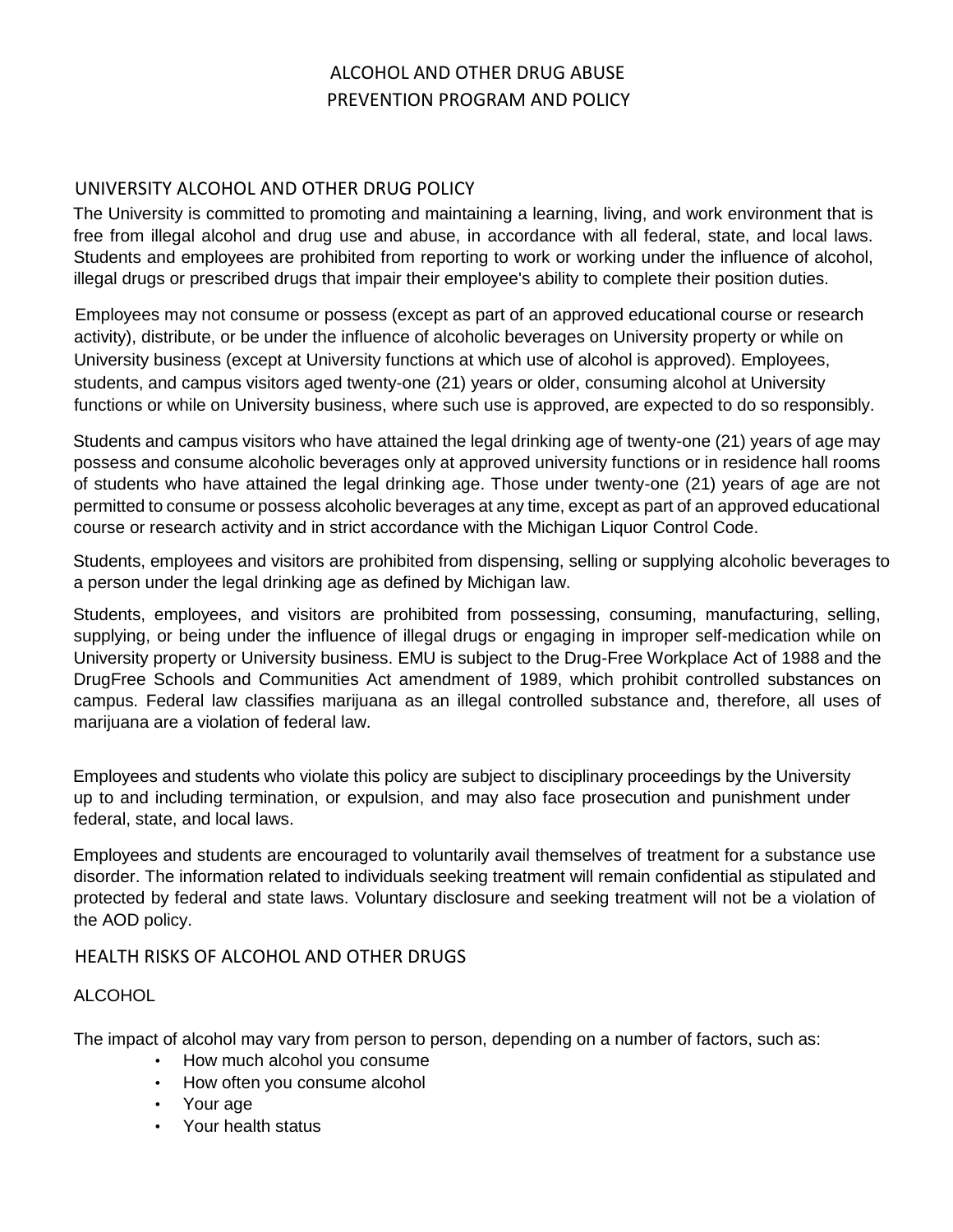• Your family history

Side effects of even slight increases in blood alcohol concentration (BAC) can include:

- Reduced inhibitions
- Slurred speech
- Motor impairment
- Confusion
- Memory problems
- Concentration problems
- Coma
- Breathing problems
- Death

Additional risks related to alcohol include:

- Motor vehicle and other accidents
- Risky behaviors
- Violent behavior
- Suicide
- Alcohol Use Disorder (addiction)

For additional information regarding alcohol, please refer to the National Institute on Alcohol Abuse and Alcoholism (https://www.niaaa.nih.gov/)

PRESCRIPTION STIMULANTS (Amphetamines, Methylphenidate)

Short-term side effects can include:

- Increased alertness and energy
- Increased blood pressure and heart rate
- Narrowed blood vessels
- Opened breathing passages
- Increase in body temperature
- Seizure

Long-term side effect can include:

- Heart problems
- Psychosis
- Anger
- Paranoia
- Sleep Disorders
- Substance Use Disorder (addiction)

These drugs mask the depressant action of alcohol, increasing risk of alcohol overdose.

For additional information regarding prescription stimulants, please refer to the National Institute on Drug Abuse (https://www.drugabuse.gov/)

## **CANNABIS**

Short-term side effects can include: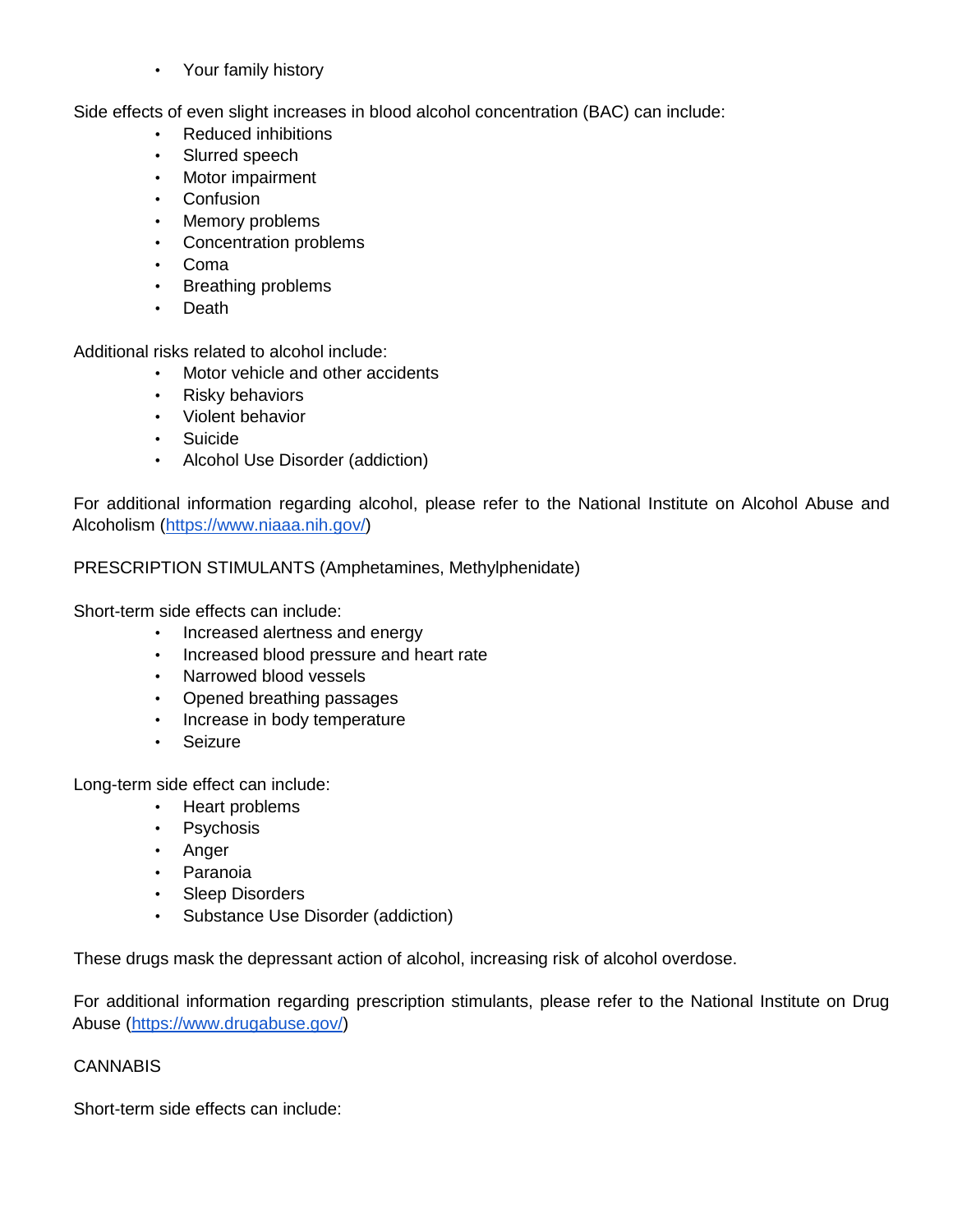- Enhanced sensory perception and euphoria followed by drowsiness  $\cdot$  Slowed reaction time
- Problems with balance and coordination
- Increased heart rate
- Increased appetite
- Problems with learning and memory
- Anxiety

Long-term side effects can include:

- Increased mental health disorders
- Chronic respiratory problems
- Substance Use Disorder (addiction)

When used in conjunction with alcohol, users may experience increased heart rate, increased blood pressure and further slowing of mental processing and reaction time.

For additional information regarding cannabis, please refer to the National Institute on Drug Abuse (https://www.drugabuse.gov/)

PRESCRIPTION OPIOIDS (Codeine, Fentanyl, Hydrocodone, Hyrdromorphone, Meperidine, Methadone, Morphine, Oxycodone, Oxymorphone)

Short-term side effects can include:

- Drowsiness
- Nausea
- Constipation
- Euphoria
- Slowed breathing
- Death

Long-term side effects can include:

- High risk of Substance Use Disorder (addiction)
- Increased tolerance
- Death

When used in conjunction with alcohol, users may experience dangerously slowed heart rate and breathing, leading to coma or death.

Short-term side effects can include:

- Euphoria
- Dry mouth
- Itching
- Nausea
- Vomiting
- Slowed breathing and heart rate

Long-term side effects can include:

- Collapsed veins
- Abscesses
- Heart infection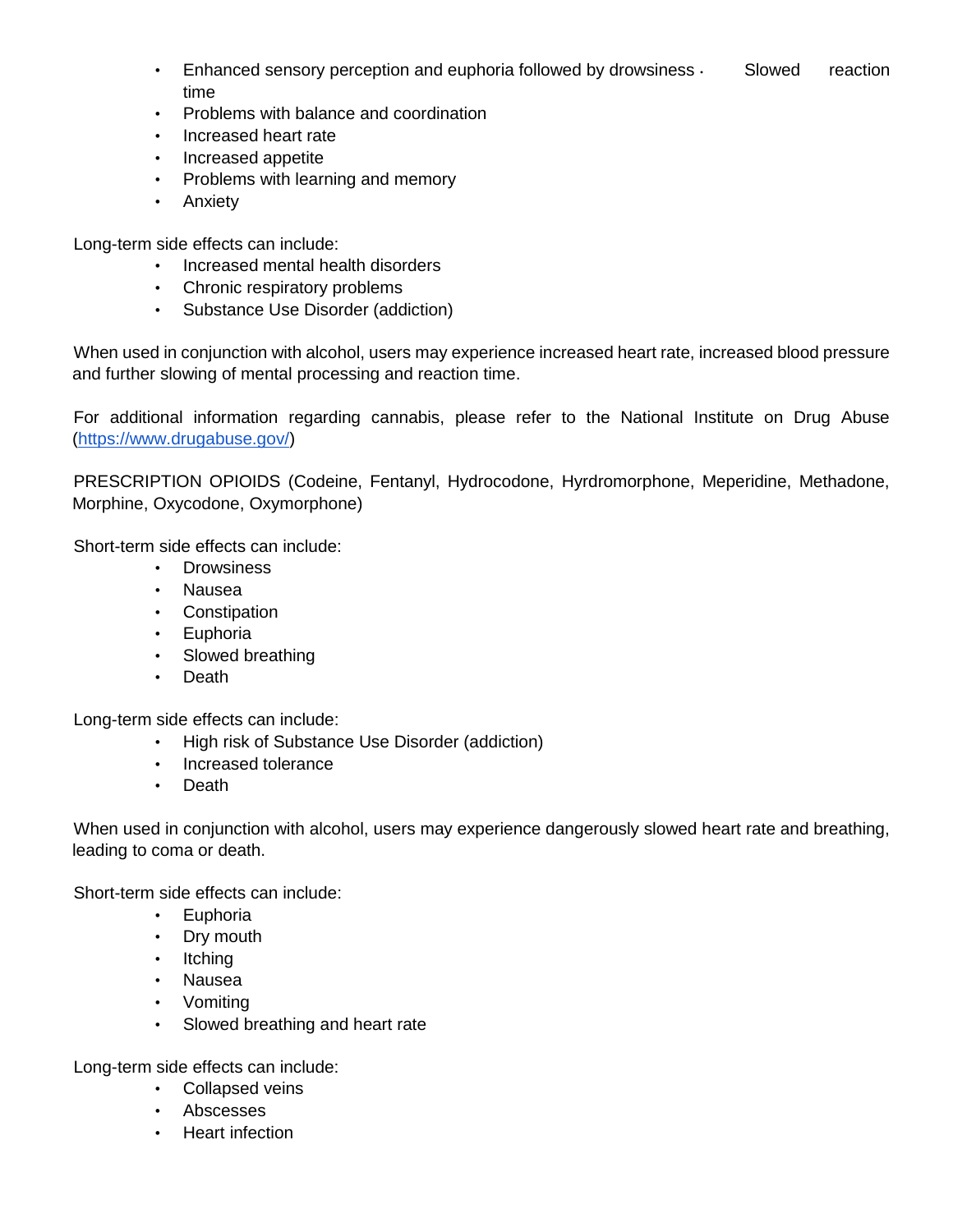- Constipation and stomach cramps
- Liver disease
- Kidney disease
- Pneumonia
- Death

When used in conjunction with alcohol, users may experience dangerously slowed heart rate and breathing, leading to coma or death.

For more information regarding prescription heroin, please refer to the National Institute on Drug Abuse (https://www.drugabuse.gov/)

### CENTRAL NERVOUS SYSTEM DEPRESSANTS (Barbiturates, Benzodiazepines, and sleep medications)

Short-term side effects can include:

- Drowsiness
- Slurred speech
- Poor concentration
- Dizziness
- Problems with movement and memory
- Lowered blood pressure
- Slowed breathing

Long-term side effects can include

- Increased tolerance
- Death
- Substance Use Disorder (addiction)

When used in conjunction with alcohol, a reduction in heart rate and breathing can occur, leading to death.

For additional information regarding Central Nervous System Depressants, please refer to the National Institute on Drug Abuse (https://www.drugabuse.gov/)

For information regarding additional drugs, or for more information regarding the drugs listed above, please refer to the following resources:

- National Institute on Drug Abuse (https://www.drugabuse.gov/)
- Centers for Disease Control and Prevention (https://www.cdc.gov/alcohol/) and (https://www.cdc.gov/drugoverdose/)
- National Council on Alcoholism and Drug Dependence (https://www.ncadd.org/)
- Higher Education Center for Alcohol and Drug Misuse Prevention and Recovery (https://hecaod.osu.edu/)
- Substance Abuse and Mental Health Services Administration (https://www.samhsa.gov/)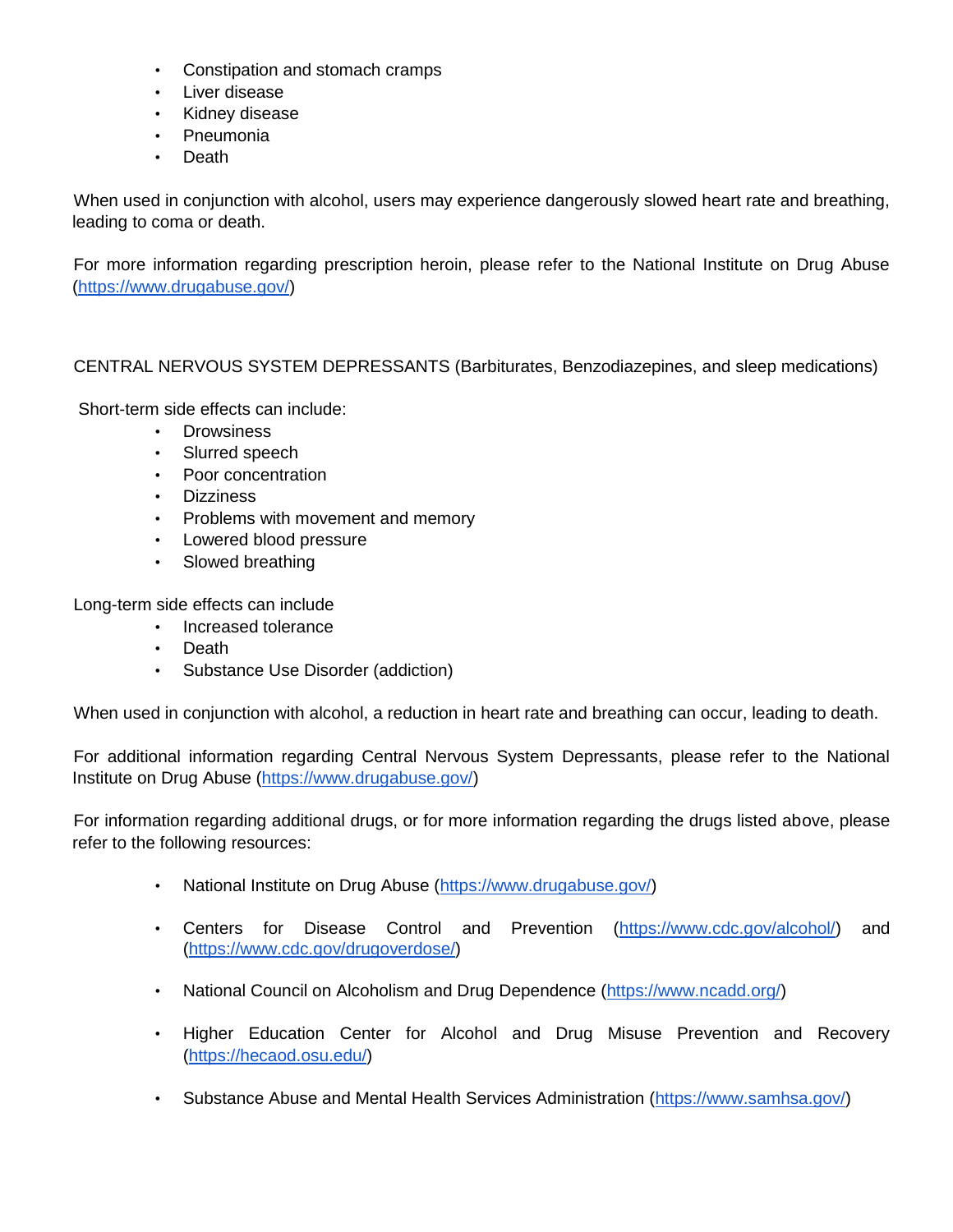## **Medical Amnesty Policy**

The purpose of a medical amnesty policy is to remove barriers and increase the likelihood that students who require emergency medical assistance as a result of high-risk alcohol consumption will seek and receive the medical attention they need. The State of Michigan medical amnesty law is designed to promote responsible decisions and protects minors from receiving a minor in possession charge if THEY SEEK MEDICAL HELP

FOR THEMSELVES OR ANOTHER PERSON

## **Alcohol and Other Drug Abuse Treatment Services Available**

ASSISTANCE AVAILABLE TO STUDENTS AT EMU: Counseling and Psychological Services (CAPS) 734.487.1118 The Office of Wellness and Community Responsibility 734.487.2157

ASSISTANCE AVAILABLE TO FACULTY, STAFF, AND THEIR FAMILIES AT EMU: Hartford Ability Assist https://tiny.emich.edu/2B4 1-800-964-3577

## ALCOHOL AND OTHER DRUG ABUSE TREATMENT SERVICES AVAILABLE IN THE TRI-COUNTY AREA

Washtenaw County

- St. Joseph's Mercy Greenbrook Recovery Center, 734.786.4900
- Ann Arbor Consultation Services, 734.996.9111
- U of M Addiction Treatment Services (UMATS), 1.800.525.5188
- Alcoholics Anonymous of Ypsilanti, 734.482.0707
- Huron Valley Area Intergroup Help Line, 734.482.5700, website: www.hvai.org
- Dawn Farms Addiction Treatment Center, 734.485.8725 or 734.669.8265

Wayne County

- Alcoholics Anonymous for Detroit or Wayne County, 313.831.5550
- Metro Detroit Region of Narcotics Anonymous 24 hr. Help Line, 877.338.1188
- Sobriety House, 313.895.0500
- Metro East Substance Abuse, 313.371.0055
- Oakdale Recovery Center, 734.397.3088
- Eastwood Clinics o Dearborn, 248.849.3301 o Farmington, 734.425.4070

Oakland County

- Bright Path Drug Rehabilitation Specialists, 248.289.8684
- Sacred Heart Rehabilitation Center, 248.658.1116
- Oakland County Alano Club, 248.391.8995
- Oakland Community Health Network Substance Abuse Services, 248.464.6363
- Dawn Farms- Rochester, 734.530.4372

## **SANCTIONS FOR VIOLATIONS OF LAWS & POLICIES**

The laws of the state of Michigan and Eastern Michigan University's policies and rules prohibit the consumption or possession for personal consumption of alcoholic beverages by persons less than 21 years of age. Further, State of Michigan laws and University policies prohibit the sale, service or giving of alcoholic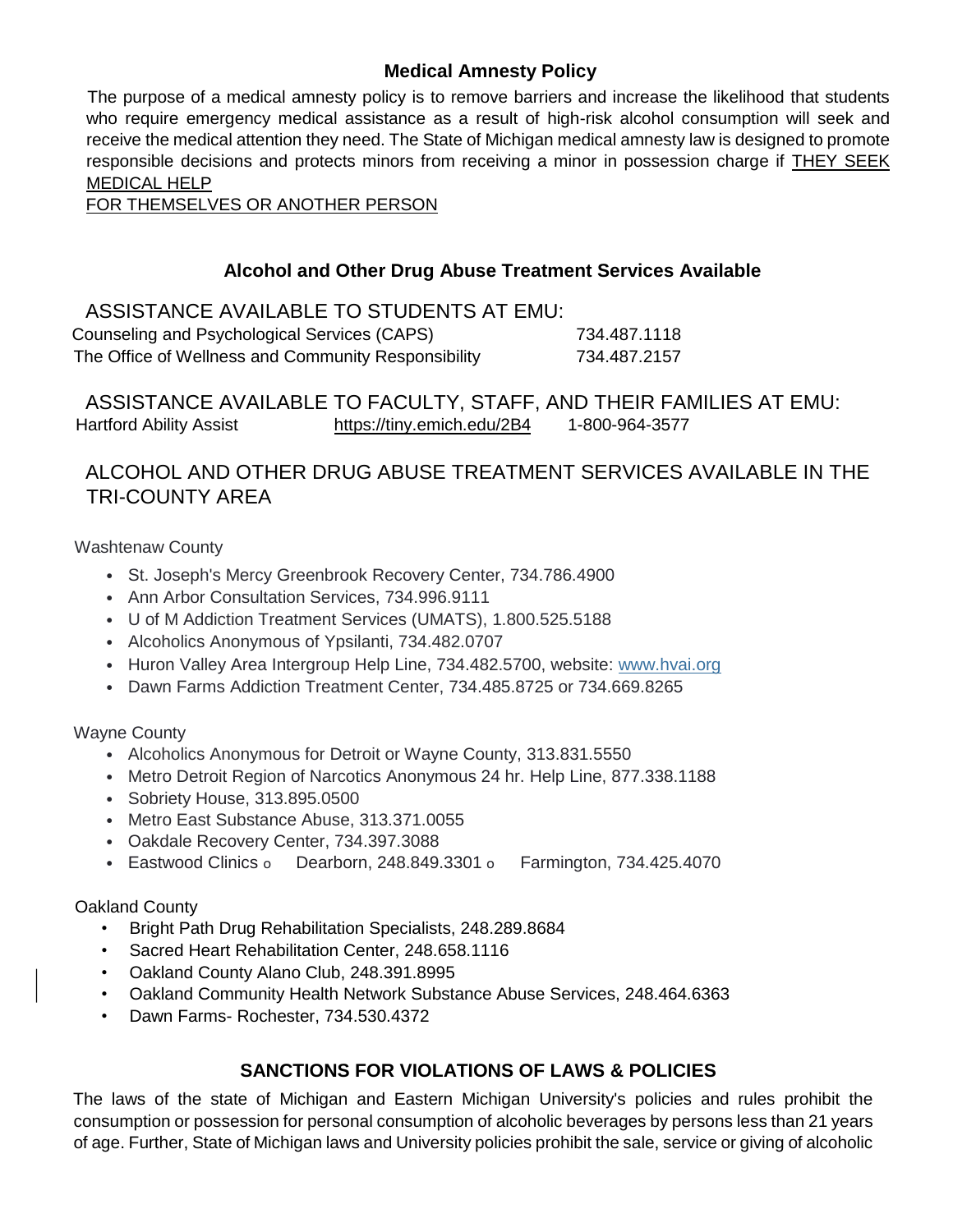beverages to persons under the age of 21. Eastern Michigan University's policies and rules, Local ordinances and laws, State laws and Federal laws also prohibit the unlawful possession, use and/or distribution of illicit drugs and alcohol.

### Community Sanctions:

Violations of laws and ordinances may result in misdemeanor or felony convictions accompanied by the imposition of legal sanctions. Federal laws prohibit possession, use, distribution, manufacture or dispensing of a controlled substance.

Legal sanctions include, but are not limited to, the following:

Fines as determined under local, state or federal laws:

- Imprisonment, including up to life imprisonment for possession of more than 650 grams or trafficking in drugs such as Heroin and Cocaine.
- Forfeiture of personal and real property.
- Denial of federal benefits such as grants, contracts, and student loans.
- Loss of driving privileges.
- Required attendance at substance abuse education or treatment programs.

A full description of federal sanctions for drug felonies can be found at the following URL: www.fas.org/sgp/crs/misc/RL30722.pdf

Michigan controlled substance penalties can be found at the following URL. http://www.oakland.edu/upload/docs/News/MlUniformControlledSubstancesPenalties.pdf

#### University Sanctions:

Violation of University policies and rules will be subject to campus disciplinary review and action, as follows:

#### Faculty and Staff:

Disciplinary action will be taken as per applicable collective bargaining agreements and University policy up to and including termination of employment.

#### Students:

Disciplinary action will be taken by the Office of Wellness and Community Responsibility under the Code of Community and may include sanctions ranging from formal reprimand to permanent dismissal, in addition to counseling and/or referral to a substance abuse educational/ intervention program. In certain circumstances, parents of a student under 21 years old will be notified about the drug or alcohol violation, as per Eastern Michigan University's policy on Parental Notification. The FERPA policy can be found at http://www.emich.edu/registrar/registration info/ferpa.php

In addition to University level action taken under the Code of Community Responsibility, other University departments maintain internal policies and rules regarding alcohol and other drugs and may impose sanctions against students and/or student groups, which violate these policies. For example, University Housing, Athletics, Greeks, Studies Abroad and several academic departments have policies addressing alcohol and other drugs. Any action taken under one policy does not prevent action being taken under any other policy.

## EMPLOYEE REPORTING REQUIREMENT:

Under the Drug Free Schools and Communities Act Amendments of 1989, a faculty or staff member employed under a federal grant or contract must notify the University (Human Resources, Employee Relations (734.487.3430) or Academic Human Resources (734-487-0076), in writing, of his or her arrest or